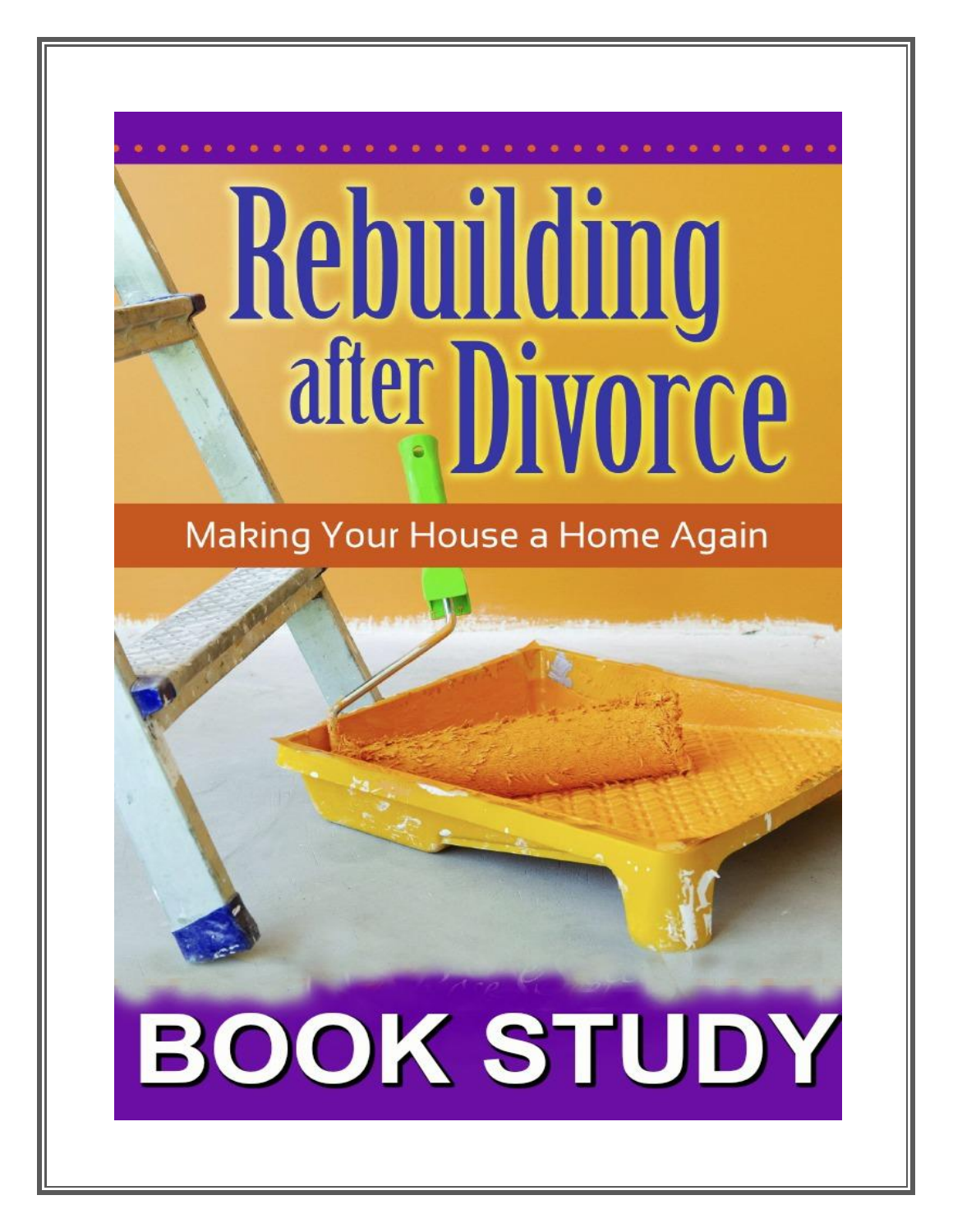

# **WELCOME!**

I hope you enjoy REBUILDING AFTER DIVORCE and the conversation with each other. I'd love to hear your feedback. Email me anytime at **[rose@rosesweet.com](mailto:rose@rosesweet.com)**. And sign up for my FREE monthly newsletter at **https://rosesweet.com**.

Do you want to receive weekly *Video Visits, Temperament Tips*, and more from me? Register on my website for my "SWEET TALK" paid monthly subscription (\$10 month) and I'll help you **PUT YOUR RELIGION IN YOUR RELATIONSHIPS**!

Blessings! Rose Sweet

# **HOW TO USE THE BOOK STUDY**

I recommend the following format, but you can modify it depending on your group's preferences:

#### **SIX WEEK STUDY – Read & discuss four chapters per week.**

This study can be downloaded and printed out or read from your electronic device in a .pdf format. It's up to you! Schedule **a minimum of one hour each week** to allow for everyone to settle in and have time to share. If your group is



larger, stay a little longer! This study includes questions for each chapter to keep the conversation going. MAKE IT FUN!

*Sip coffee, eat cookies, drink wine and cheese…the rest is up to you!*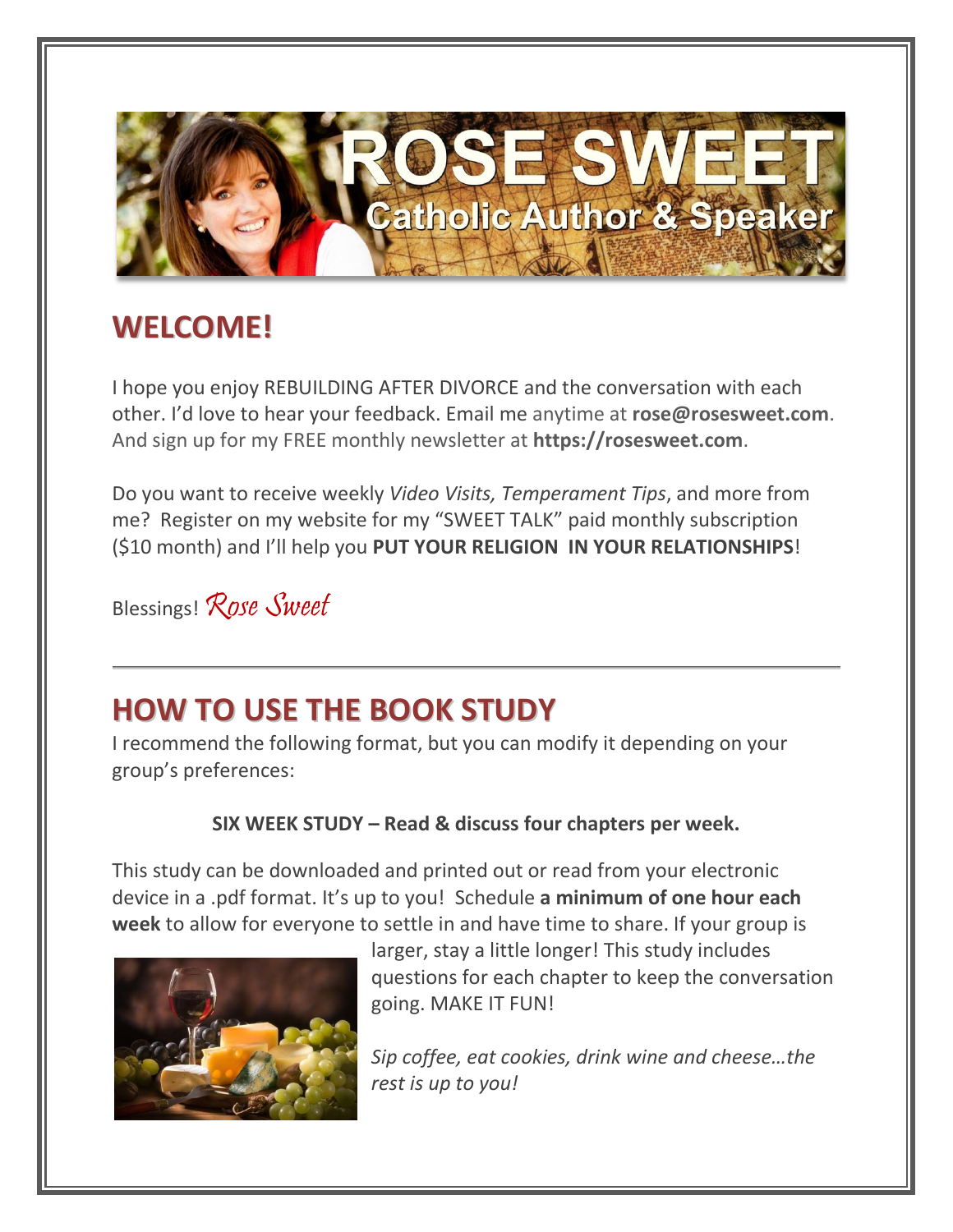#### TABLE OF CONTENTS

#### **INTRODUCTION**

The Rejection of Divorce

#### **Part 1 – Get ready to rebuild**

- Chapter  $1 -$  See your life as a house
- Chapter 2 Get ready to relocate
- Chapter 3 Face the move head on
- Chapter 4 Let God lead you
- Chapter 5 Let your Father be your architect
- Chapter  $6$  Enjoy making plans
- Chapter  $7 -$  Lay a firm foundation
- Chapter 8 Work from God's blueprints
- Chapter 9 Expect an adequate timeframe
- Chapter 10 Don't rush the process
- Chapter  $11$  Clear your title
- Chapter 12 Erect sturdy boundaries
- Chapter 13 Build a solid roof

#### **Part 2 – Make your new house a home**

- Chapter 14 Clear out your closets
- Chapter 15 Stock up your kitchen
- Chapter 16 Make your bedroom special
- Chapter 17 Keep up on your cleaning
- Chapter 18 Don't hide things in the cellar
- Chapter 19 Learn to love your laundry room
- Chapter 20 Make the kids' room safe
- Chapter 21 Enjoy your living room
- Chapter 22 Equip your garage
- Chapter 23 Gather around the fireplace
- Chapter 24 Look forward to the best

EPILOGUE The Best is Yet to Come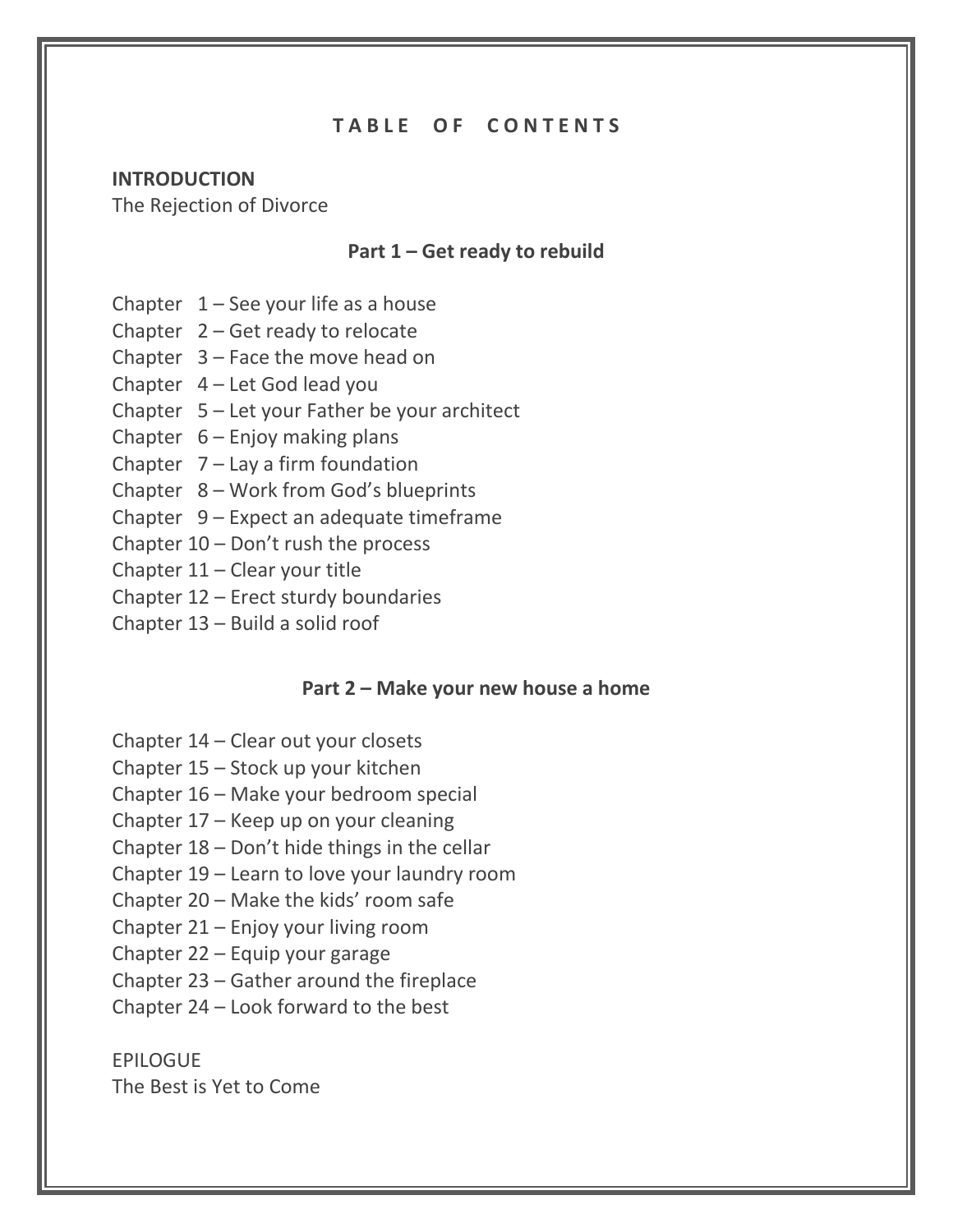

## **SESSION 1 - READ AT HOME:**

#### **INTRODUCTION**

The Rejection of Divorce

Chapter  $1 -$  See your life as a house

- Chapter 2 Get ready to relocate
- Chapter 3 Face the move head on
- Chapter 4 Let God lead you

#### **QUESTIONS FOR DISCUSSION**

**1 -** *Divorce brings many forms of rejection***. What was/ is THE WORST rejection you experienced after divorce? How did you deal with it and eventually come through it?**

**2 - Do you have a story about a house you lived in that is memorable or remarkable? In comparing your life to a house, what spiritual principle your story illustrate?**

**3 - Did you ever have to suddenly move to a new home? What was the worst part of it? How did you feel when you moved in and were settled?**

**4 - How have you seen, felt, or heard God leading you into A NEW LIFE after your divorce?**

**5 - What lines, story, or point from these chapters most surprised, enlightened or comforted you?**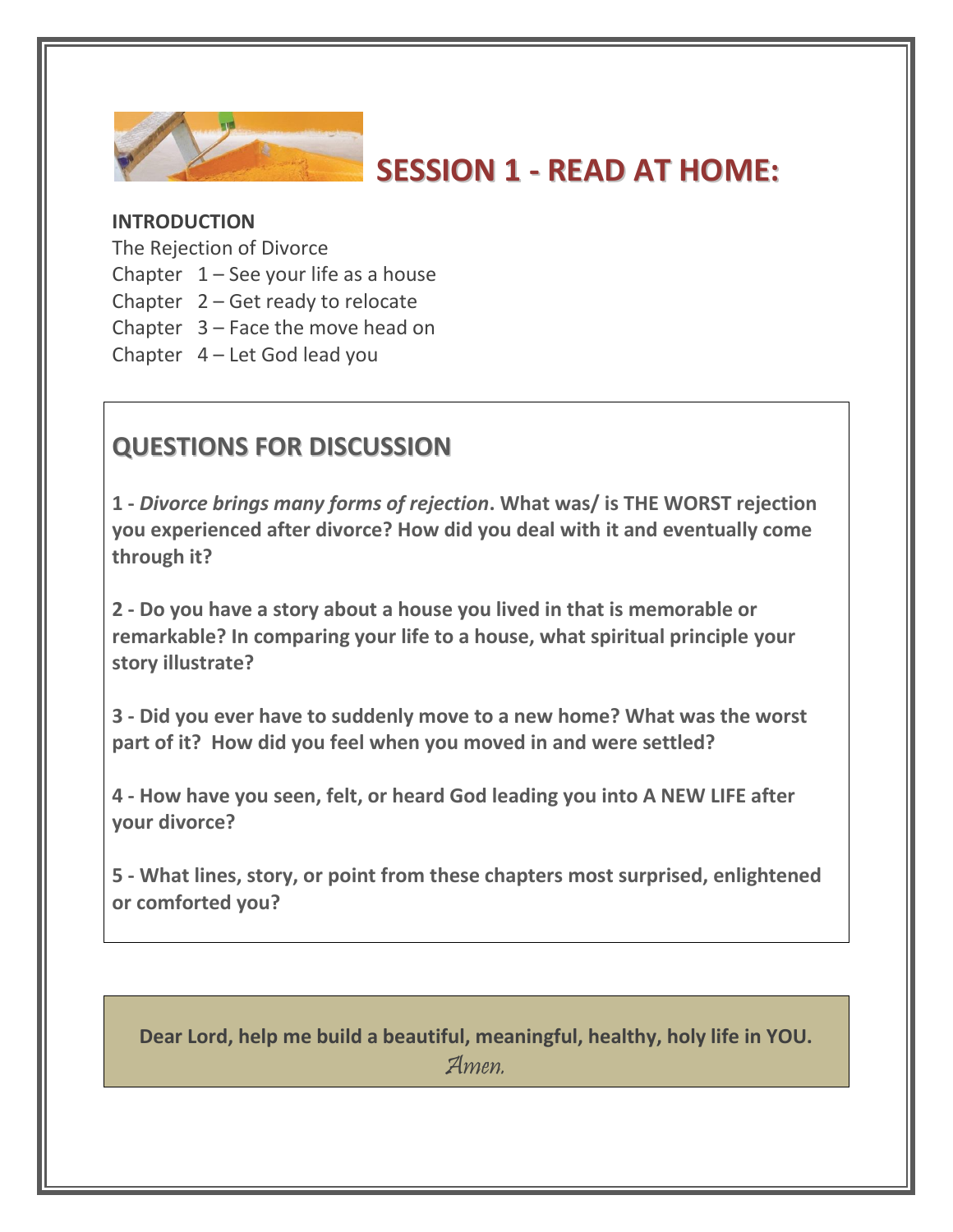

# **SESSION 2 – READ AT HOME:**

Chapter 5 – Let your Father be your architect

- Chapter 6 Enjoy making plans
- Chapter  $7 -$  Lay a firm foundation
- Chapter 8 Work from God's blueprints

### **QUESTIONS FOR DISCUSSION**

**1 – What was your relationship like with your father? How may you have projected some of his attributes onto God?** 

**2 - Do you understand God's "perfect will" versus his "permissive will"? As a parent or caring adult, have you ever helped your/a child learn from sufferings?**

**3 – What enjoyable activity, practice, hobby, or project would you like to start doing, or resume after having been away from it for a long time?**

**4 – On Pages 74 – 78 of the book, circle the TOP TEN characteristics of God that you like the most.**

**5 – Do you own a Catechism of the Catholic Church? What is keeping you from getting one? Do you know what the Catechism (CCC) says about divorce? (CCC 2382 – 2391)**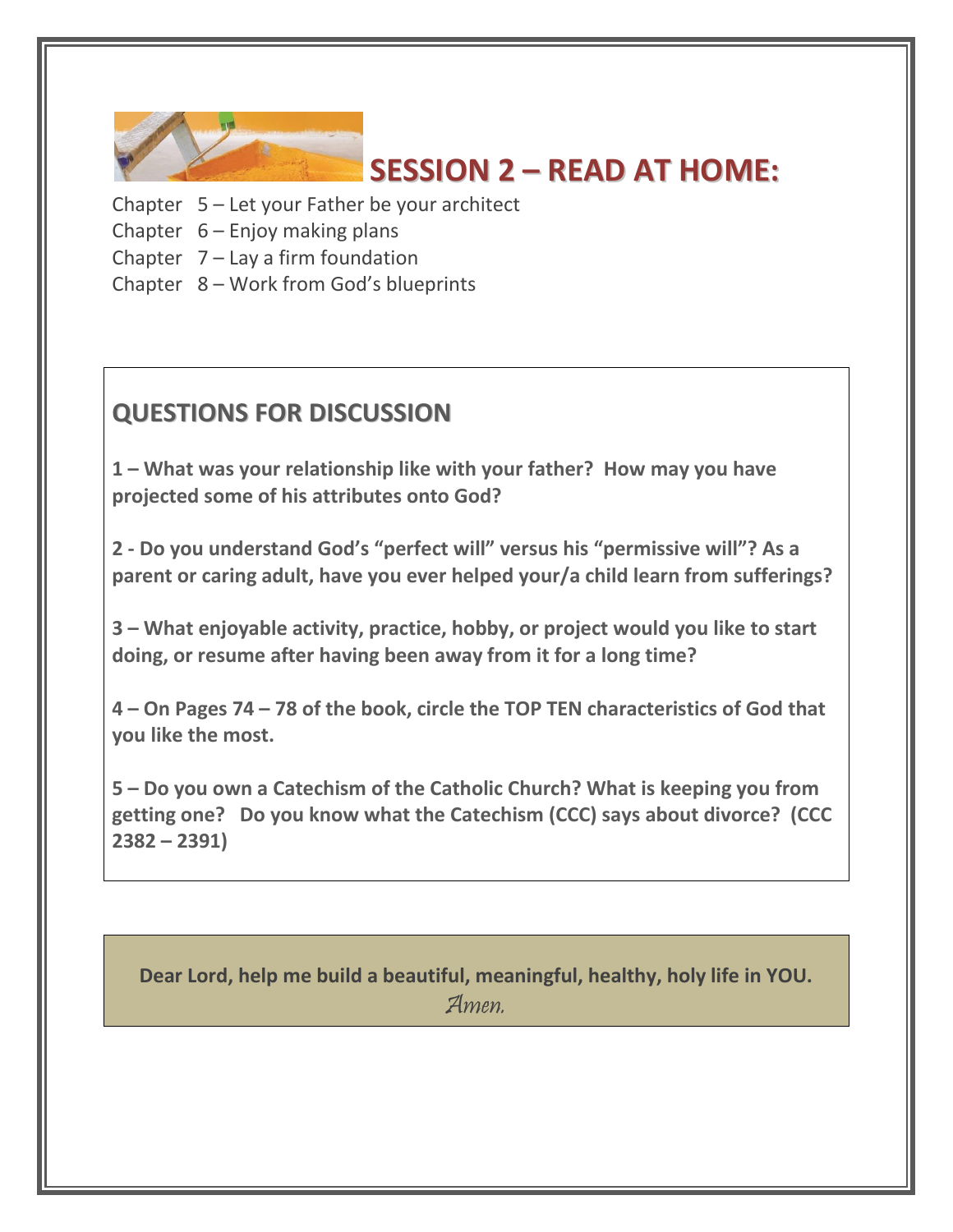

# **SESSION 3 – READ AT HOME:**

Chapter 9 – Expect an adequate timeframe

Chapter 10 – Don't rush the process

Chapter 11 – Clear your title

Chapter 12 – Erect sturdy boundaries

## **QUESTIONS FOR DISCUSSION**

**1 –** *Rebuilding a life after divorce will take time***. Have you ever built a home from the ground up? Do you watch any of the popular home flipping or rebuilding shows? How long does the process take?**

**2 - Do you think you have adequately grieved all of the losses from your divorce? What form of mourning most helps you rid yourself of sorrow?**

**3 – Have you looked into the subject of "annulment"\* (Decree of Nullity)? Why or why not? If you went through the process, share with the others some of the good that came from it.**

**4 – SETTING BOUNDARIES is one of the most difficult things for people to do. Can you easily set a healthy boundary? If not, why not? If so, can you also follow up with the consequence if someone ignores your boundary?**

**5 – Can you think of an example where God told someone what they should do and they did not do it? Was there a natural consequence? Was God still good even if he disciplined someone?**

**\* I have another BOOK STUDY just on annulments:** *How to Understand and Petition For Your Decree of Nullity. Contact me.*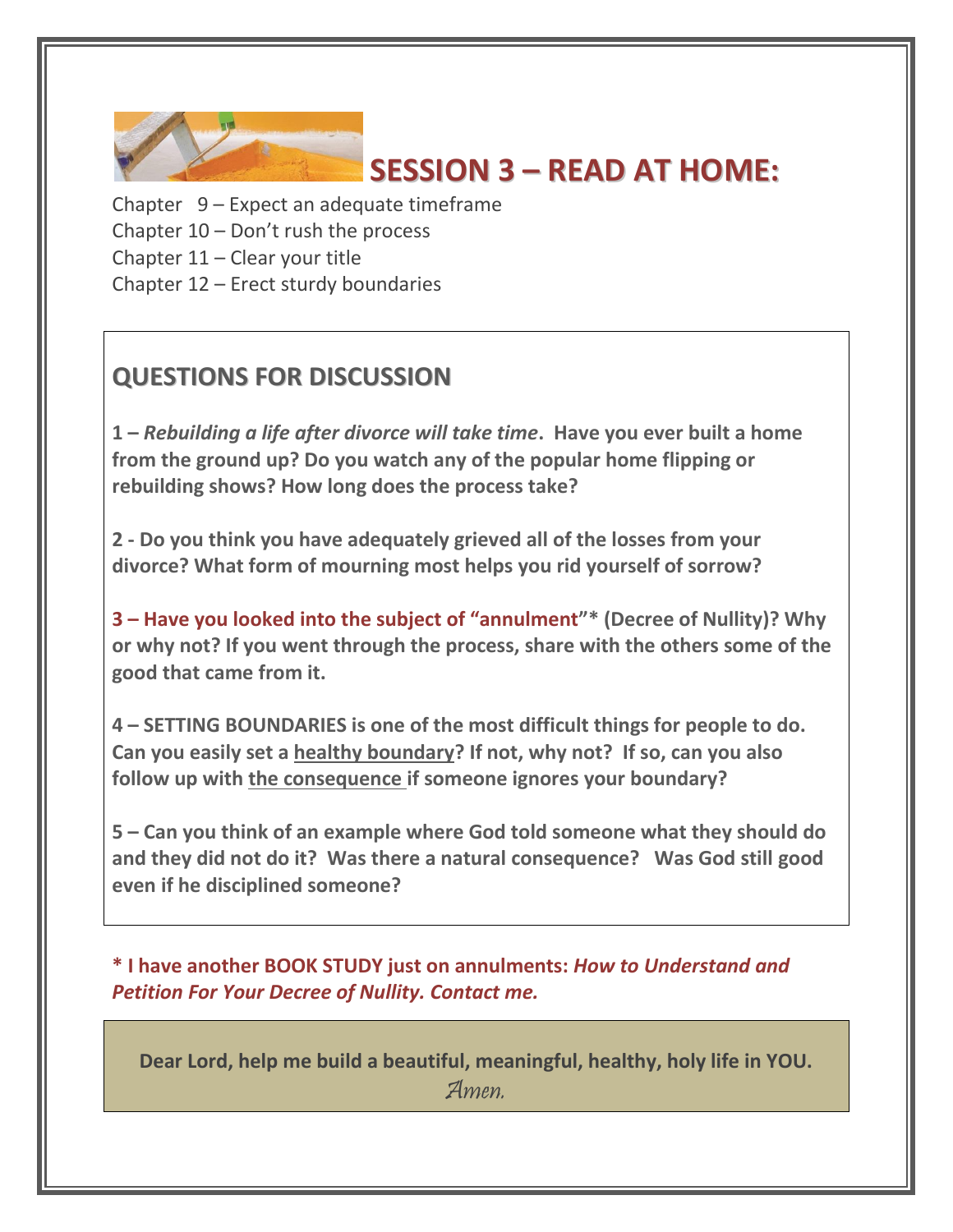

## **SESSION 4 – READ AT HOME:**

Chapter 13 – Build a solid roof Chapter 14 – Clear out your closets Chapter 15 – Stock up your kitchen Chapter 16 – Make your bedroom special

### **QUESTIONS FOR DISCUSSION**

**1 – Protecting yourself from bad things is not selfish but prudent. What kind of things have you done after divorce to protect yourself, your finances, or your family?**

**2 – Do you have a favorite saint you can turn to to help you pray? Tell the group al little about the person and why you have a devotion to him/her.**

**3 – Do you have a closet or junk drawer that is badly in need of cleaning or purging? Is there any memorabilia from your former marriage that could be given away or thrown out? How can this illustrate other parts of your life that need emptying?**

**4 – Do you have any "disordered appetites" when it comes to something good that you crave too much? What is your favorite "guilty pleasure" food or drink? How can that hunger or thirst point to the deeper desire of the heart?**

**5 – Are you familiar with the "spousal analogy" from Scripture? (Page 187 – 189) What are the four ways Jesus loves the Church? What do you think of those?**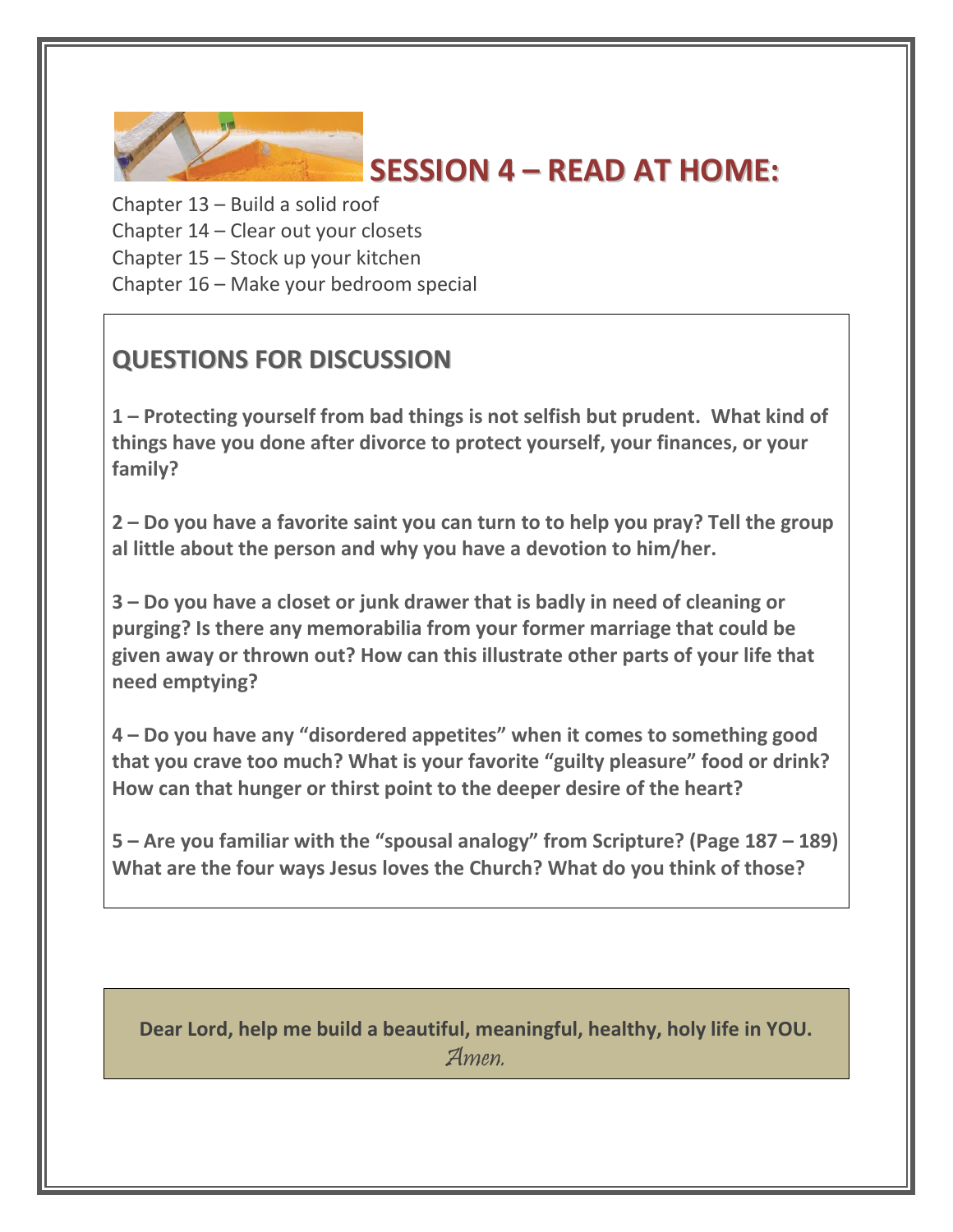

## **SESSION 5 – READ AT HOME:**

Chapter 17 – Keep up on your cleaning

Chapter 18 – Don't hide things in the cellar

Chapter 19 – Learn to love your laundry room

Chapter 20 – Make the kids' room safe

#### **QUESTIONS FOR DISCUSSION**

**1** *– Dark, smelly things can linger in our souls like mold in a closet.* **Unforgiveness is one of those things. Is there someone you have not yet forgiven after your divorce?** 

**2 – What are the four things that can make forgiveness so difficult? (Page 197) Which ones do recognize?**

**3 – Have you ever dealt with an addiction? How did you overcome it? Can you share appropriately with the group?**

**4 – Share with the group your experiences with the Sacrament of Reconciliation (confession) from childhood on.**

**5 – How have you become a better parent after your divorce? What areas might you still need to work on? (Pages 243 – 255)**